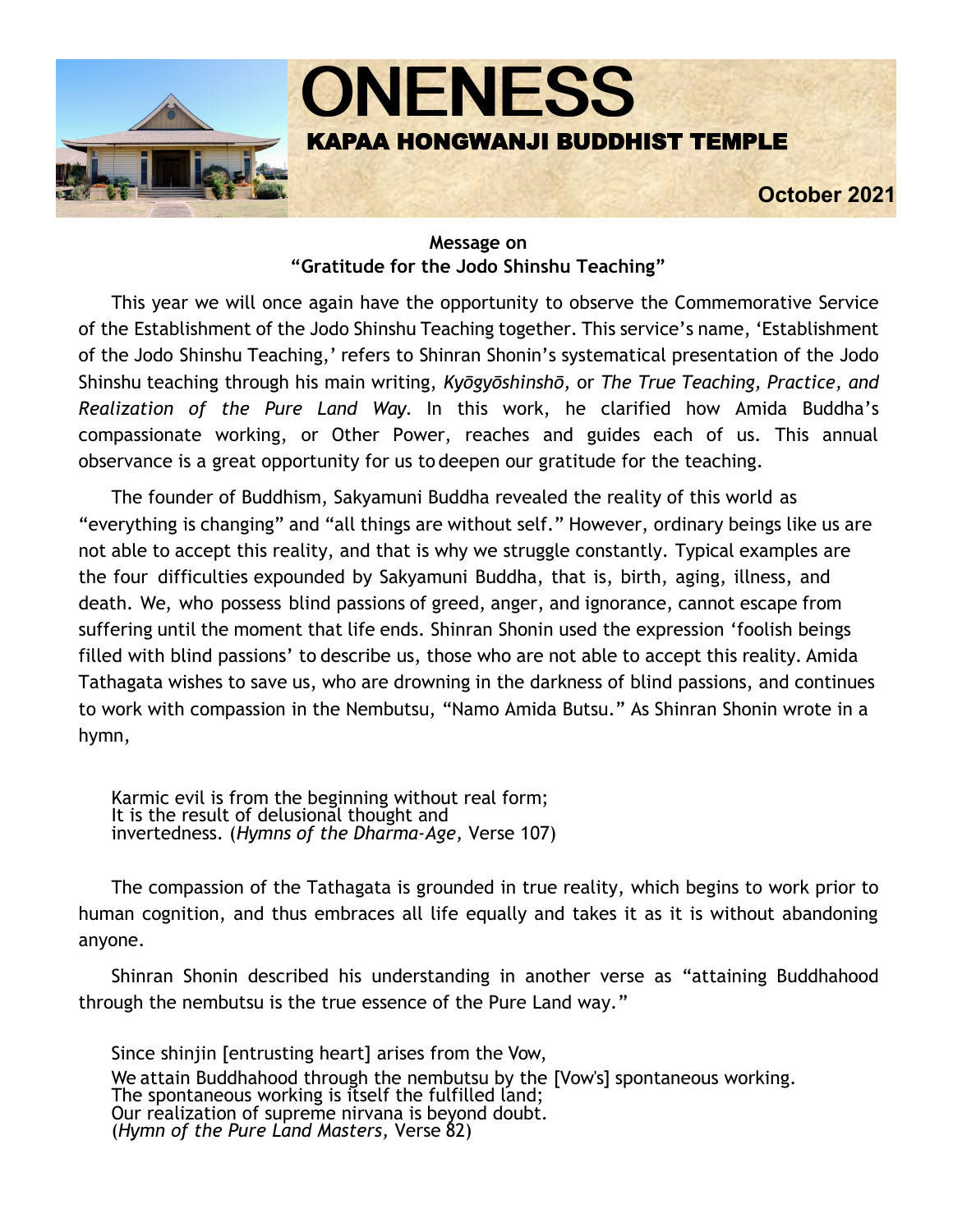Jodo Shinshu is the teaching that we will attain enlightenment beyond form and become buddhas in the "Pure Land of naturalness" through shinjin alone. In shinjin we accept without doubt the heart of Amida Tathagata's Vow of "Namo Amida Butsu" – "Entrust yourself to me. I will liberate you just as you are"

When we are touched by this warm compassion and learn of Amida Tathagata's wish for our life, we are empowered to live at ease, share joy and sadness with people, and a world of mutual respect and support opens up. With ease and joy, Shinran Shonin walked the path of gratitude for being saved by Tathagata's compassion. Aspiring to learn from his way of living and transmit his teaching to the next generations, I would like to express the essentials of the Jodo Shinshu Teaching in the following passage.

### **Gratitude for the Jodo Shinshu Teaching**

Namo Amida Butsu. "Entrust yourself to me. I will liberate you just as you are." This is the calling voice of Amida. My blind passions are embraced in the Buddha's awakening, So the Buddha calls to me "I will liberate you just as you are." Gratefully responding to the Buddha's call, I find that I am already on the path that leads to the Pure Land. And the Nembutsu flows freely from my thankful heart.

Living with the Dharma as my guide Softens my rigid heart and mind. Gratitude for the gift of life I have received Frees me from becoming lost in greed and anger, And allows me to share a warm smile and speak gentle words. Sharing in the joy and sadness of others, I shall strive to live each day to its fullest.

In 2023 we are going to conduct a Joint Celebration of the 850th Anniversary of Shinran Shonin's Birth and 800th Anniversary of the Establishment of the Jodo Shinshu Teaching. In gratefulness for the birth of Shinran Shonin and his expounding of the teachings of Jodo Shinshu, let's recite "Gratitude for the Jodo Shinshu Teaching" together, work together, and live a life of Nembutsu together to spread his teaching. As for "Our Pledge," delivered in my Dharma message at the 2018 Perpetual Memorial and Autumn Service, it is my hope that it will continue to be recited by everyone on various occasions, particularly by young people and those who are not familiar with Buddhism or Jodo Shinshu, and that it will lead to closer connections with the teaching.

April 15, 2021

OHTANI Kojun Monshu Jodo Shinshu Hongwanji-ha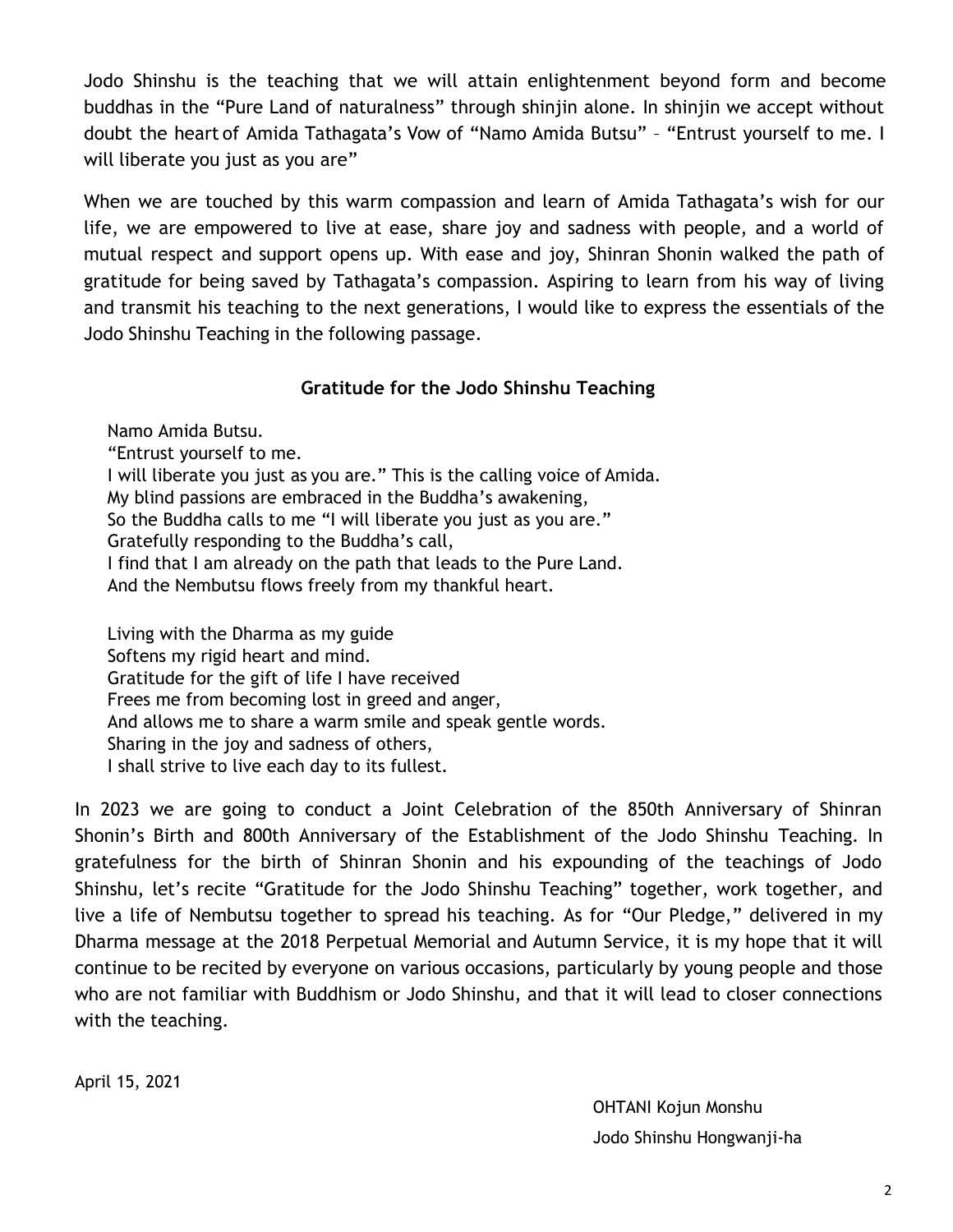### *BISHOP'S CORNER*



## *15th Anniversary of "Peace Day" in Hawaii Ring Your Bell for Peace Day 2021 Bishop Eric Matsumoto*

*(Continued from Bishop's Corner for Headquarters Update August 2021)*

*To guide and inspire us, let us reflect on some insightful sayings. "Victory creates hatred. Defeat creates suffering. The wise desire* 

*neither victory nor defeat…Anger creates anger…He who kills will be killed. He who wins will be defeated…Revenge can only be overcome by abandoning revenge…The wise seek neither victory nor defeat." (Attributed to Sakyamuni Buddha) "Although it is societies that make war, each society is made up of individuals. If individuals learn to live together with one another in peace and harmony, the society will be in peace and harmony. Individuals are like the nucleus and society is like the atoms. The molding of our character takes place as individuals. However, an individual cannot separate from the rest of the individuals. All have to live together. Human beings are social animals and they are always drawn to the society of other human beings. Individuals influence other individuals." "The first step toward bringing peace to the whole world is looking at our mind very closely and thoroughly. Watch your body and speech mindfully. Look at them every moment, every day." "Before you talk, see whether you are going to say something that will hurt your listener. See whether your speech will bring harmony and peace, or disharmony and suffering." "Cultivate peace within yourself first, and then share it with others." (Bhante Henepola Gunaratana) "To prevent war, to prevent the next crisis, we must begin right now. When a war or crisis has begun, it is already too late." "If we nourish mindfulness every day and water the seeds of peace in ourselves and those around us, we have a good chance to prevent the next war and to defuse the next crisis." "We have to listen to everyone, especially those we consider our enemies. When we show our capacity of listening and understanding, the other person will also listen to us…This is the beginning of healing." (The Venerable Thich Nhat Hahn) "In people who have long heard the Buddha's Name and said the nembutsu, surely there are signs of rejecting the evil of this world and signs of their desire to cast off evil in themselves." (Shinran Shonin) "At present there are people who are losing their lives in wars around the world. However, outstanding the reason, there is simply no justification for taking the life of another. Another's way of life or way of thinking may be fundamentally different than our own, but that is no reason to take a life. Life is precious." (Monshu Emeritus Koshin Ohtani) "How should we live?" "Everything in this world exists based on interdependency. When we are not aware of this, we tend to think…that our own perspective is the only one that is right and justified. This is what causes conflicts to arise." "In wars, international disputes, and terrorism, people become absolutely convinced that they are the only ones who are righteous and justified. As a result, they will go as far as to kill people in order to prove this point. When we arm ourselves and attack others, the peace that might be attained from it will never last long. How then, do we attain (the) peace that we*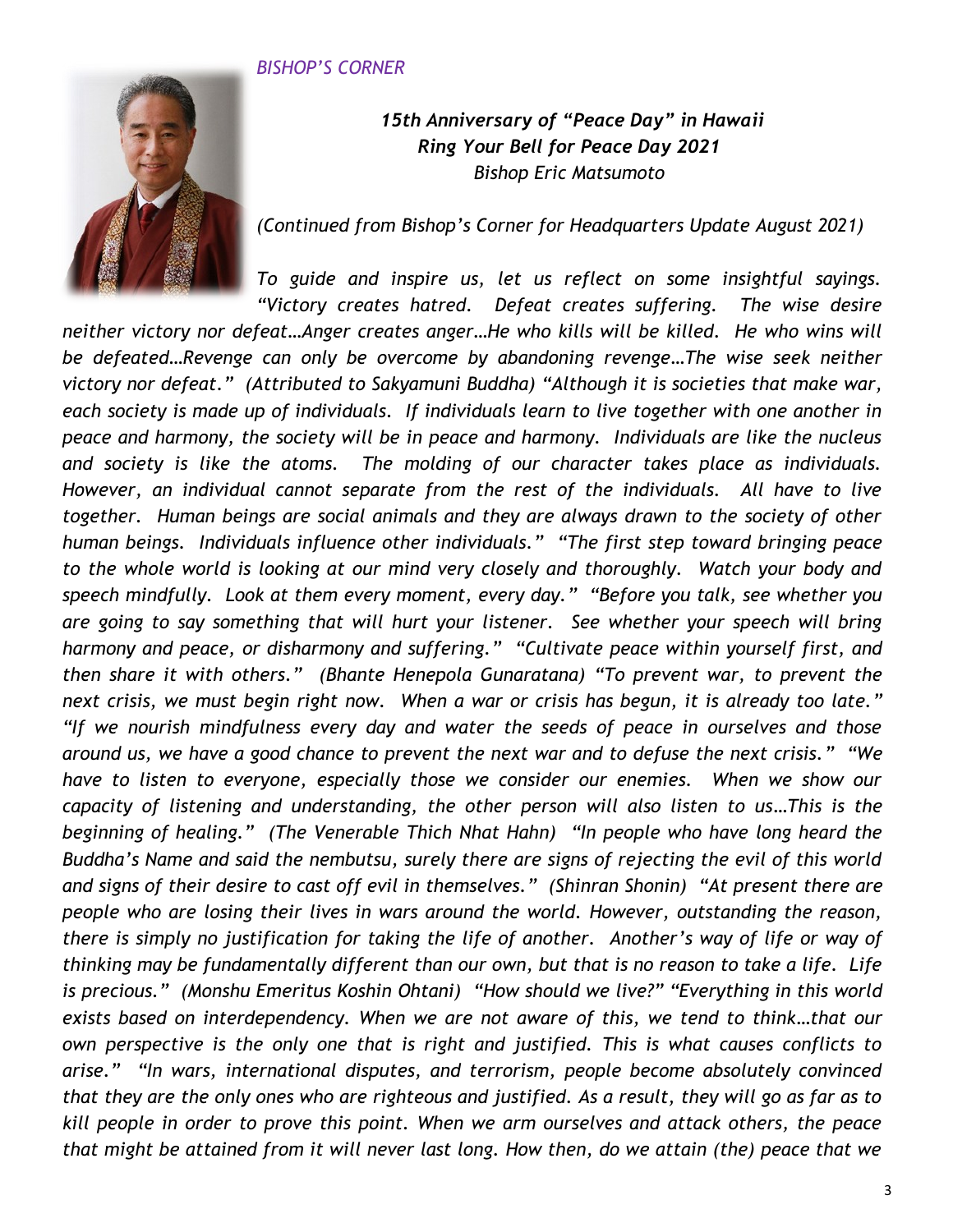*seek in the world today" "…it is necessary that we first treat others with the same care and respect that we would show ourselves. Other people's lives are just as precious and irreplaceable as our own. We are all living interconnected with each other in some way or another." "When we become conscious that this is not just an issue that we should think about on a national level but also on a more basic and intimate one, we can begin to build a world of peace from the ground up." (Gomonshu Kojun Ohtani)* 

*As I deeply reflect, I find that I am limited and imperfect with my reality being "Easier said than done," but we can still aspire. Ideals are important to hold in our hearts and minds even if not immediately and perfectly attainable. Let us each in our own way respond to that we are grateful for in our life with the aspiration for the peace and well-being of one and all! Please visit the Honpa Hongwanji Mission of Hawaii webpage at https://hongwanjihawaii.com to view the 2nd Annual "Ring Your Bell for Peace Day." Thank you and Namo Amida Butsu.* 

### **22nd Annual Bloom-Futaba Memorial Lectures**

This is a learning opportunity founded by Rev. Dr. Alfred Bloom and Mrs. Dorothy Bloom, and sponsored by Hawaii Betsuin. The lecturer, Chenxing Han, will be in Honolulu, and depending on Covid precautions will participate in a HYBRID (both live, in-person and on computer virtually) program.

| Saturday, October $16th$ , 2021, from 9 a.m. to 1 p.m. (HST).               |  |  |  |
|-----------------------------------------------------------------------------|--|--|--|
| Honpa Hongwanji Mission of Hawaii & Zoom                                    |  |  |  |
| Guest Lecturer: Chenxing Han, Author of "Be the Refuge:                     |  |  |  |
| Raising the Voices of Asian American Buddhists"                             |  |  |  |
| <b>BE THE REFUGE:</b>                                                       |  |  |  |
| Challenges and Aspirations of Young Adult Asian American Buddhists          |  |  |  |
| Free                                                                        |  |  |  |
| https://forms.gle/kjSAZ3bCugc29ih97 (For reminders, updates, and Zoom link) |  |  |  |
|                                                                             |  |  |  |

## **YOUTUBE CHANNEL PROGRAM**

The 58th Lay Convention Keynote Address by Rick Stambul, "Shin Buddhism: A Response to Anti-Asian Racism and Hate in 21st Century America" is available to watch on the Honpa Hongwanji Mission of Hawaii (HHMH) YouTube channel. (https:// youtu.be/QzjU7e8a60A)

Also, the Summer Dharmathon video is available to watch on the BSC Hawaii YouTube channel. The Summer Dharmathon was the new BSC program which two ministers of Hawaii Kyodan gave their Dharma message each day (5 days) with 2021 theme and slogan: Building Healthy Sanghas: Nurturing Empathy and Respect. (https:// www.youtube.com/channel/UCUWzJg0lcuY5tdIGef9O9HQ)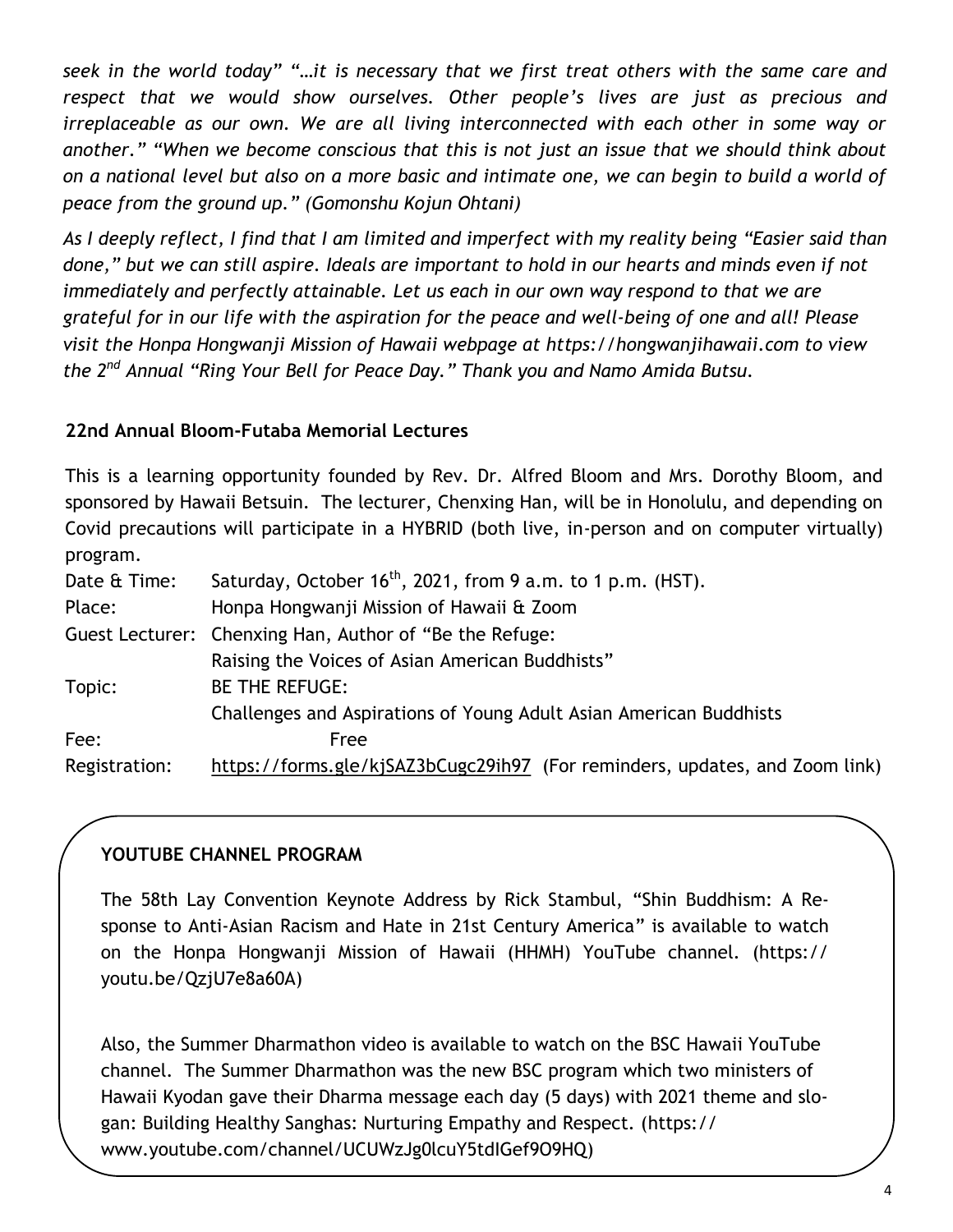## **2021 FALL NEMBUTSU SEMINAR (HONOLULU & OAHU HONGWANJI COUNCIL)**

Honolulu & Oahu Hongwanji Councils and Office of Buddhist Education will sponsor an online Nembutsu seminar in November 2021.

| Date & Time:       | Saturday, November $6^{th}$ , 2021, from 9 a.m. to 11 a.m. (HST) |  |  |  |
|--------------------|------------------------------------------------------------------|--|--|--|
| Guest Speaker:     | Rev. Matt Hamasaki, Buddhist Church of Sacramento                |  |  |  |
| Topic:             | MINDFULNESS in Today's World                                     |  |  |  |
|                    | (Focusing on: LGBTQIA+, Stop AAPI Hate & Black Lives Matter)     |  |  |  |
| Free Registration: | https://forms.gle/4JeU6LnFnfXjytuu5                              |  |  |  |
|                    | Registration Deadline: Saturday, October 30th                    |  |  |  |

## **MONTHLY ONLINE SEMINARS BY HAWAII DISTRICT MINISTERS ASSOCIATION**

Since July 2021, the Hawaii District Ministers Association created a monthly online seminar. Here is their October information.

| Date & Time:    | Saturday, October $9^{th}$ , 2021, from 10 a.m. to 11:30 a.m. (HST) |  |  |  |
|-----------------|---------------------------------------------------------------------|--|--|--|
| Guest Lecturer: | Rev. Blayne Higa, Kona Hongwanji Buddhist Temple                    |  |  |  |
| Topic:          | "Embracing our Shadow:                                              |  |  |  |
|                 | Shin Buddhist Wisdom for When Life Gets Difficult"                  |  |  |  |

Registration is required. Please go to the registration link ([https://forms.gle/](https://forms.gle/bQToK62Pi6J2UoD78) [bQToK62Pi6J2UoD78\).](https://forms.gle/bQToK62Pi6J2UoD78) If you already have registered before, no registration is required. If you have any questions, please contact <[hawaii.kyogakkai@gmail.com>](mailto:hawaii.kyogakkai@gmail.com)

# **SAVE THE DATE: UPCOMING EVENTS**

## **2 nd State Dharma School Gathering**

Date: Sunday, October 17, 2021

| Time: 9:30 a.m. | Dharma School Service                                             |
|-----------------|-------------------------------------------------------------------|
|                 | Dharma Talk: Rev. Satoshi Tomioka (Puna Hongwanji Mission)        |
| 10:00 a.m.      | <b>Breakout Room Sessions</b>                                     |
|                 | Adult Breakout Room Speaker: Rev. Kerry Kiyohara                  |
|                 | (Makawao Hongwanji Mission)                                       |
|                 | Dharma School Breakout Rooms by age/grade                         |
| $10:50$ a.m.    | Dharma School Students and Families are excused.                  |
| 11:00 a.m.      | Dharma School Teachers/ Educators Gathering Session (Open to all) |
|                 | Guest Speaker: Mr. Pieper Toyama                                  |
| 12:00 p.m.      | Done                                                              |
| Platform: Zoom  |                                                                   |
|                 | Registration: https://forms.gle/Koy9KtWq868UzbLo7                 |

Memo: Open Invitation to All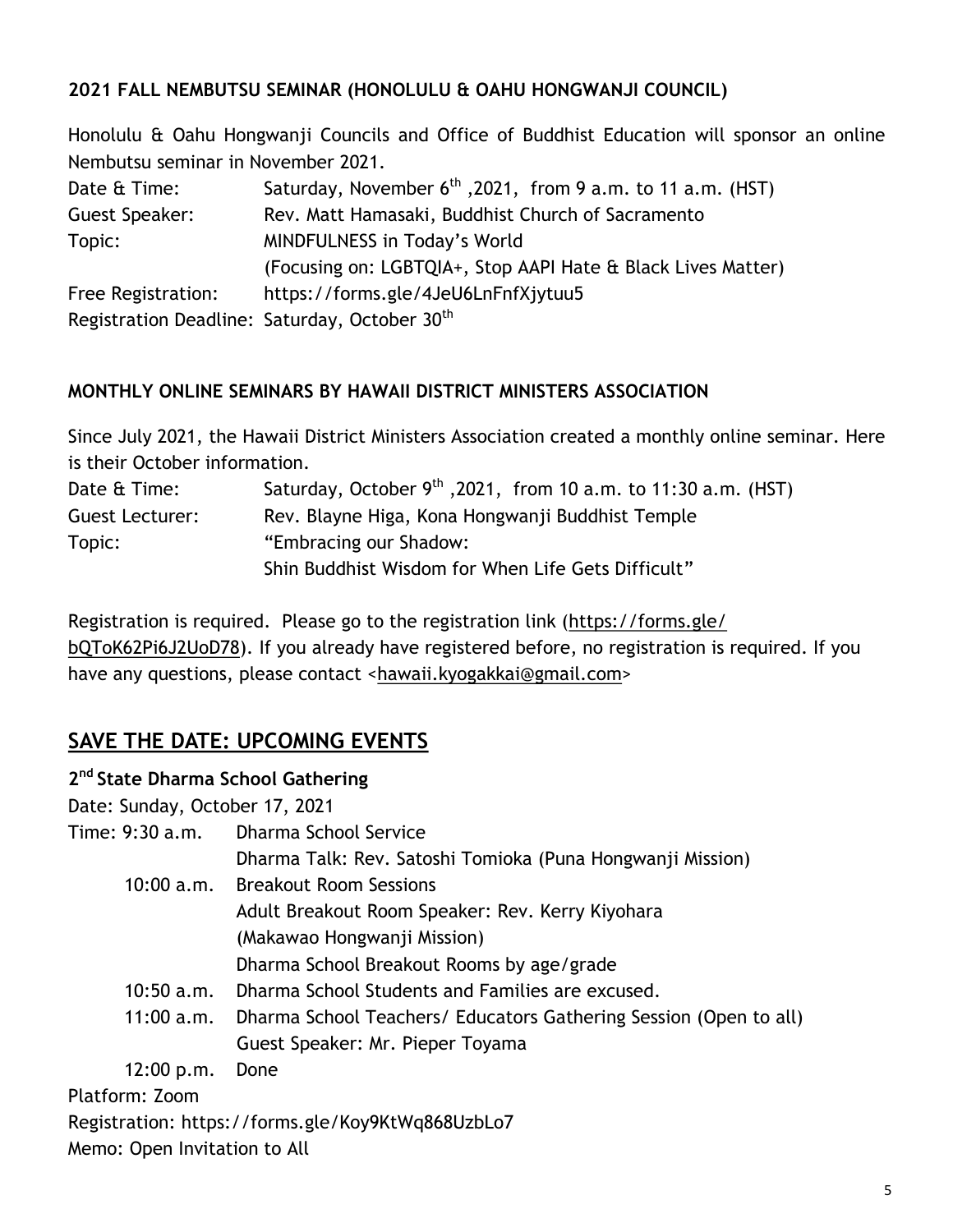# **HAWAII DISTRICT NEMBUTSU SEMINAR 2021**

Date  $\hat{\alpha}$  Time: Saturday, October  $2^{nd}$ , from 10 a.m. to 11:30 a.m. (HST) Place: Zoom Guest Speaker: Rev. Dr. Carmela Javellana Hirano, Integrative Psychiatrist and Minister's Assistant of Salt Lake Buddhist Temple. Topic: Path of Resilience, Path of Nembutsu Fee: Free

## **2021 MAUI HONGWANJI COUNCIL NEMBUTSU SEMINAR**

Date  $\alpha$  Time: Saturday, November 13<sup>th</sup>, from 9 a.m. to 2:15 p.m. and Sunday, November  $14<sup>th</sup>$ , from 9 a.m. to 12 noon Place: Wailuku Hongwanji Mission Guest Lecturer: Rev. Ken Fujimoto, Minister Emeritus, Buddhist Churches of America Topic: "SHIKARASHIMU," Shinran's World of Nembutsu (A Perspective of Other Power) Fee:  $$15 - Two Days or $10 - One Day (include lunches)$ 

## **CANCELLED - 2021 MINISTER'S LAY ASSISTANT RETREAT**

The Buddhist Study Center (BSC) and Ministerial Training Committee (MTC) will cancel the 2021 Minister's Lay Assistant Retreat scheduled for October 15-17, 2021. The retreat was cancelled due to the increasing COVID-19 cases and the C&C of Honolulu gathering restrictions. If you have any questions, please call the BSC Office: (808) 973-6555

## *Announcement*

*\*Next HQ update will be distributed in November, due to having a new Hawaii Kyodan statewide newsletter in October. The 2022 Hawaii Kyodan master calendar will be distributed with November HQ update. We will share the master calendar with ministers and temple presidents earlier. Thank you for your understanding. Please looking forward to seeing the new statewide newsletter, Ka Leo Kāhea (The Calling Voice).*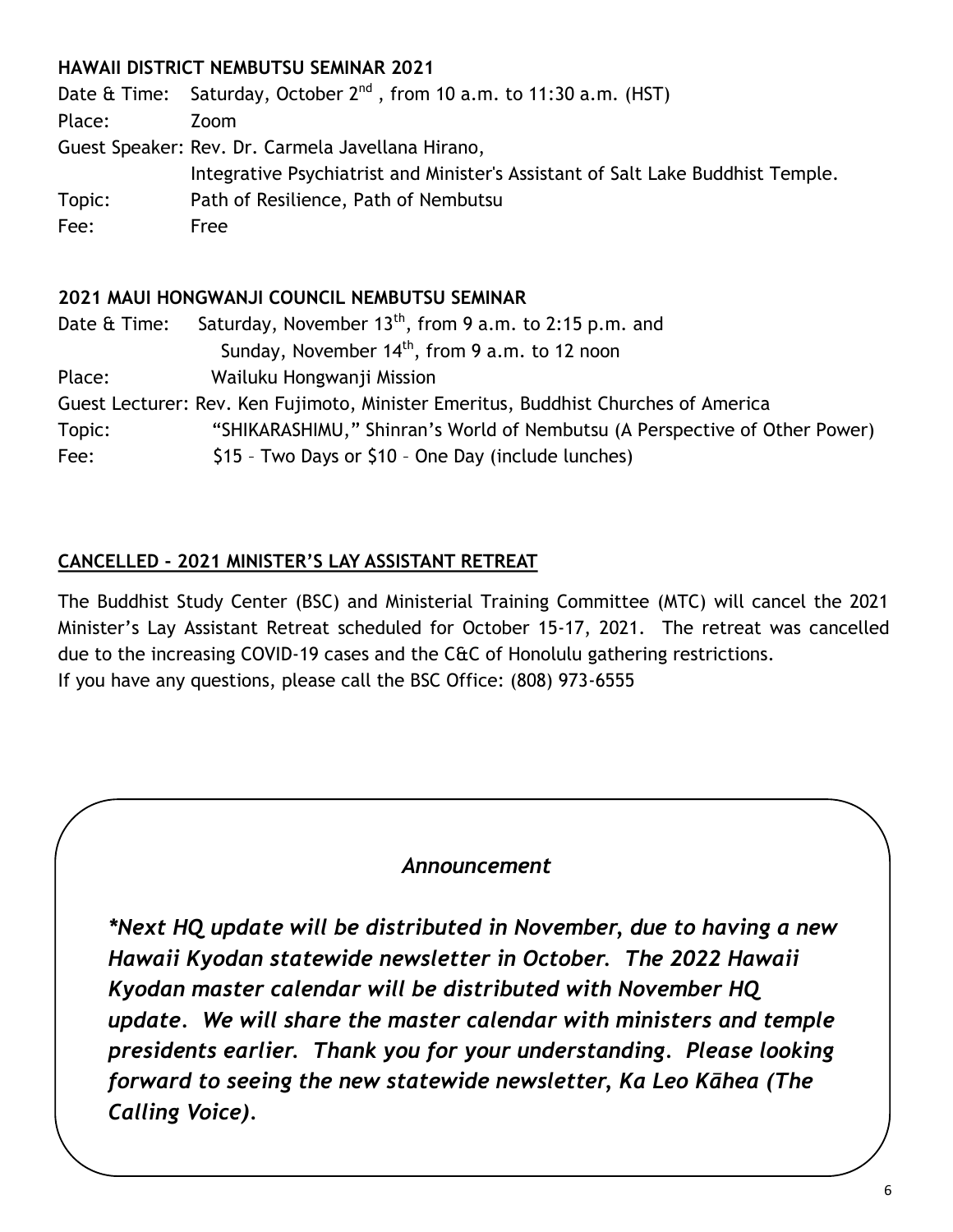Mahalo for Your Contributions & Support August 18-September 21, 2021

#### **Funeral Service**

*In memory of the late…*  Glenn Shimazu – James, Suanne, & Caleb Shimazu

#### **Memorial Service**

*In memory of the late… Fumiyo Nagaoka –* Lois Hamada *Correction: In memory of the late Hanae Niitsuma* The Haraguchi Family

#### **Inurnment Service**

*In memory of the late… Pedro & Umeno Takiguchi Munoz* Joan Slingerland

#### **Ohigan Service**

Mildri Cifuentes Jim Jung Karma Klein Carol Saiki Gloria Shimizu Roberta Yanagawa Rev. Mieko Majima

#### **Sunday Services**

Mildri Cifuentes Jim Jung Yoshiko Dimples Kano Ralph Kitashima Karma Klein Carol Saiki Gloria Shimizu Roberta Yanagawa Rev. Mieko Majima

**Choba**

Katherine Matayoshi Itsue Okada



**Hall Rental** Maha Methods

#### **Temple Donations**

Sharon Contrades Ralph Kitashima Suanne Shimazu Keohohou Joan Slingerland Reuben Yoshida

### **Membership**

Evelyn Nakamura

### **Volunteer Support**

Madison Doo Marie Hashimura Stanford Iwamoto Jim Jung Ralph Kitashima Haven Kuboyama Rev. Mieko Majima Milton Nakamura Francis Nishizawa Ray Paler Tami Ramil Taryn Ramil Carol Saiki Calvin & Rona Sakai Gloria Shimizu Pearl Shimizu Joan Slingerland Dennis & Sadie Sunada Lane Sunada Clyde & Kay Takekuma Erin Takekuma Keith & Thelma Tsukamoto Alison Yamamoto Brian & Wendy Yamamoto Winston Kawamoto Sidney Yanagawa

### **Buddhist Community Gathering (Zoom) October 16, 2021 1:00 pm—3:00 pm pacific time** Speakers: Rev. Duncan Williams, Rev. Myokei Caine-Barrett, Rev. Blayne Higa **REGISTRATION : FREE**  Register : https://forms.gle/D6BWTmcJ3Z92corz5

**KANSHA (Zoom) October 24, 2021 10:00 am—1:00 pm pacific time** Speaker: Rev. Harry Bridge Registration: \$20 (Deadline: October 10, 2021) Contact: buddhist@wbtemple.org | Phone 831-724-7860

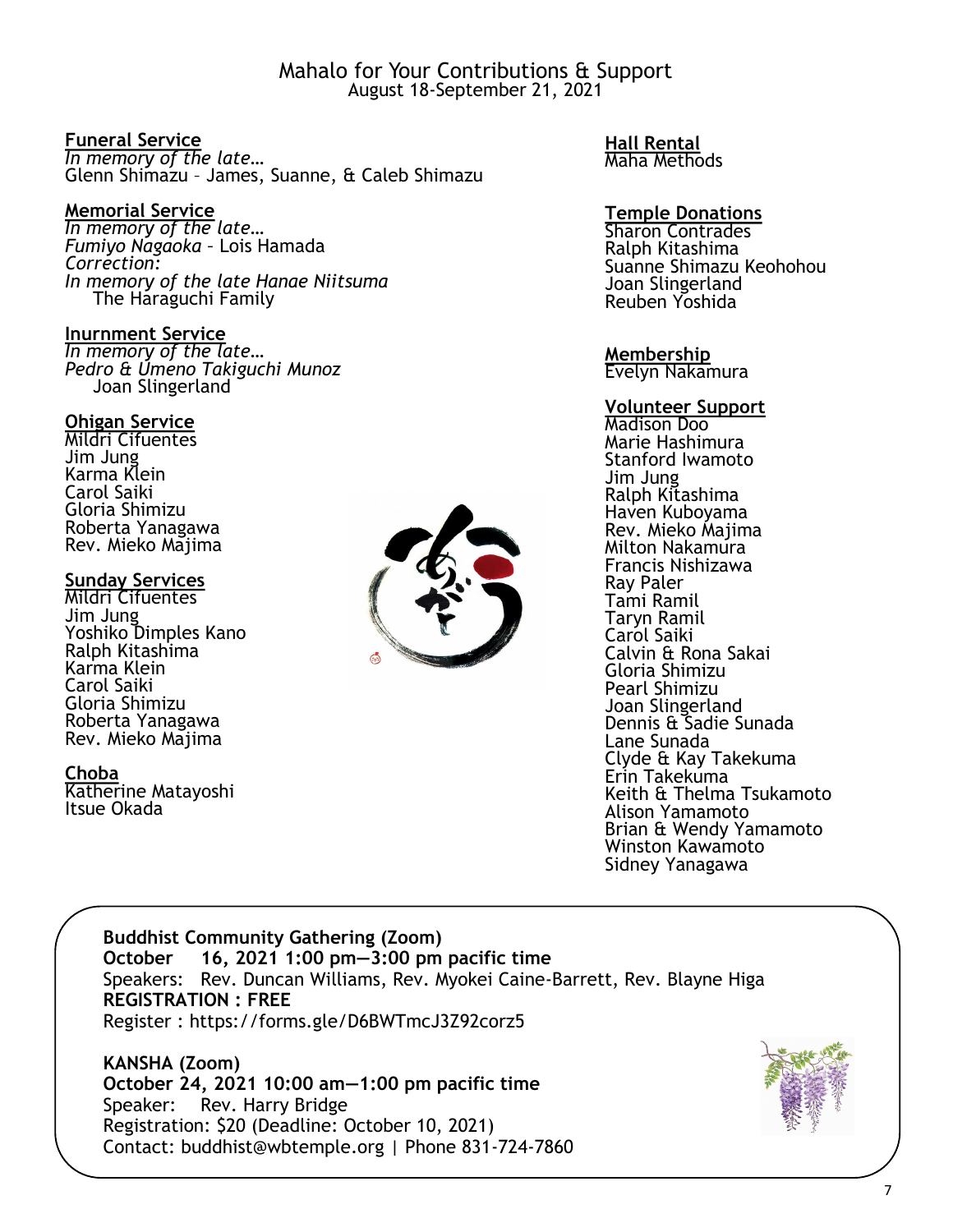### **from the president's corner…**

*ALOHA Everyone! The days are quickly flying by. October is here!*

*We hope you are all doing well and finding ways to keep yourselves happy and engaged in some fun activities while we continue to contain the spread of the virus.* 

*The Delta variant continues to limit our temple services and activities, however, there are many virtual services and seminars available for your viewing. You may visit the Honpa Hongwanji website and YouTube to find something that interests you. Please take advantage of the services and seminars to listen to the Dharma Messages shared by our ministers. During this difficult time, it is a wonderful opportunity to be connected to the Nembutsu Teachings. As we recite the Golden Chain of Love, let us remember to practice these words in our daily life. Namo Amida Butsu . . .* 

The State Dharma School Gathering will be held on October 17 at 9:30 a.m.

This is another opportunity to participate in the virtual service and listen to the Dharma Message presented by Rev. Satoshi Tomioka of Puna Hongwanji Mission. You are invited to view the service portion of this gathering at the temple. Taryn Ramil will be one of the M.C.s representing the Kauai United Jr. YBA.

There will be a new statewide newsletter for the Hawaii Kyodan with the first issue in late October 2021. This newsletter will inform us and connect us with every member of our statewide Sangha. Through this connection, temples and districts will learn from and help each other, thus strengthening our organization. Due to privacy concerns which was brought to our attention, we will be sending our members a letter of consent to share your mailing information and receive the newsletter.

### **Women's Association**

The annual Kauai United Hongwanji BWA Fall Conference will be held virtually on Sunday, October 24 at 9:00 a.m. The theme of the conference is "Nurturing Empathy and Respect." The West Kauai Hongwanji Women's Association will be hosting the conference. The keynote speaker will be Dr. Warren Tamamoto, Honpa Hongwanji Mission of Hawaii Kyodan President.

Everyone is welcome to attend and view the short service from 9:00-9:30 at the temple. BWA members will remain for General Membership meeting and rest of the conference.

## **United Jr. YBA**

Madison Doo and Taryn Ramil participated in the "Ring Your Bell for Peace Day" event which was held on September 21. This year the juniors were in school during the event so they were video taped prior to the event.

**Membership Drive** to recruit new members. Please let us know if you have children or grandchildren ages 13-18 yrs. who would be interested in joining the Jr. YBA. We have lots of fun doing service projects, assisting with temple events, attending the annual Jr. YBA convention and meeting new friends.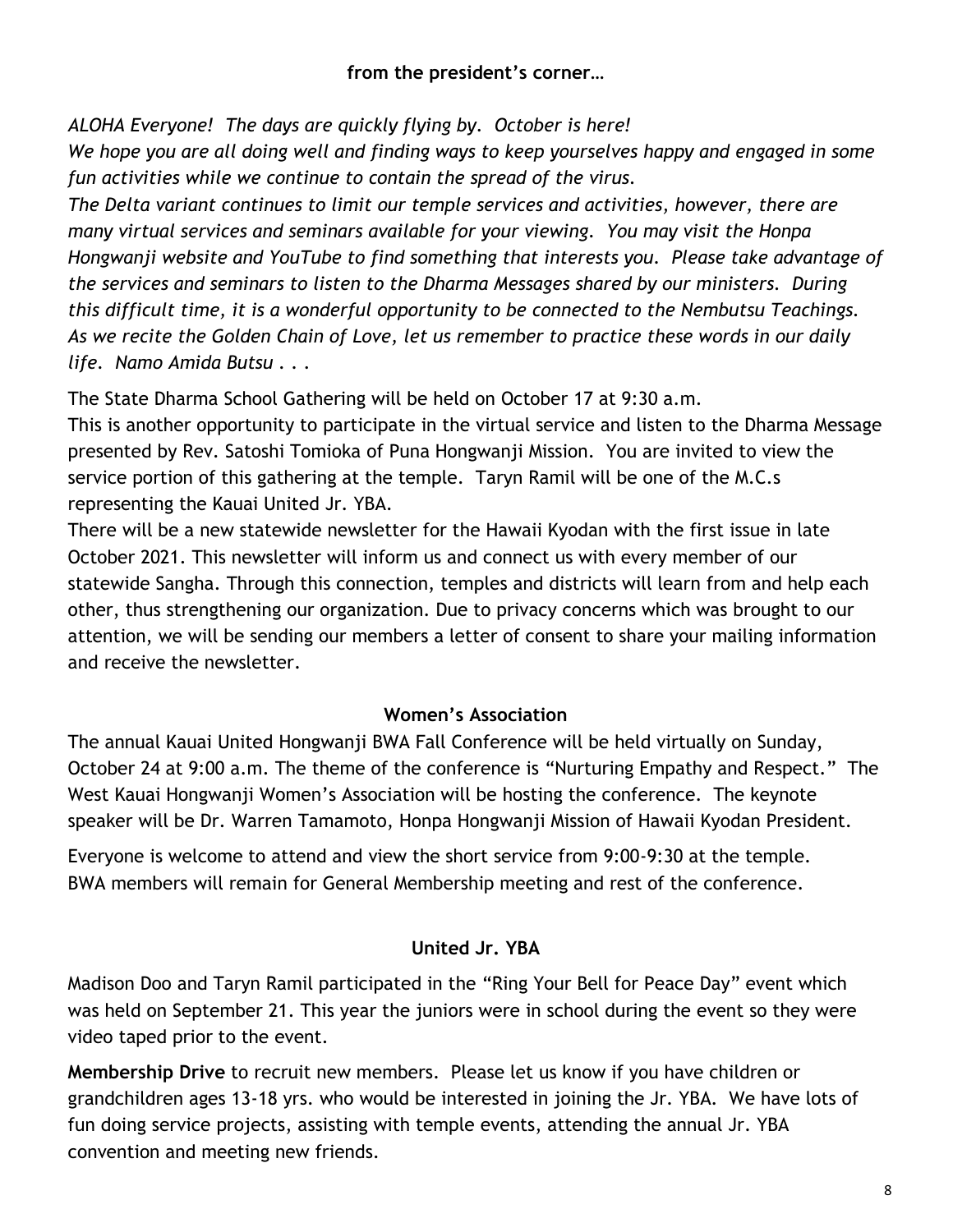### **Memorial Service**

| <b>October</b>  |                  |            |  |  |  |  |
|-----------------|------------------|------------|--|--|--|--|
| Tada            | 3rd              | 10/10/2019 |  |  |  |  |
| Ota             | 7th              | 10/17/2015 |  |  |  |  |
| Yanagida        | 1st              | 10/19/2020 |  |  |  |  |
| <b>November</b> |                  |            |  |  |  |  |
| Togikawa        | 33rd             | 11/8/1989  |  |  |  |  |
| Ota             | 23rd             | 11/20/1999 |  |  |  |  |
| Koigawachi      | 13 <sub>th</sub> | 11/20/2009 |  |  |  |  |
| Tasaka          | 27th             | 11/25/1995 |  |  |  |  |
| Oshita          | 27th             | 11/28/1995 |  |  |  |  |
|                 |                  |            |  |  |  |  |

#### *In Memory of our Dharma friend*

Kapaa Hongwanji Mission extends its deepest sympathy to families who have recently lost their loved ones.

Namo Amida Butsu.



#### **Minister's Library**

In this world nothing is fixed and unchanging, contrary to what we might normally think. Without regard to how we may wish things to be the world is undergoing constant change, and as the Buddha clarifies, suffering involves anything that does not go our way. This undeniable truth causes suffering because of our inclination to want things to remain unchanged.

We should strive not to be attached to the idea of always needing to have control so that things go the way we want them to. The spiritual enlightenment of eradicating blind passions might be an almost impossible goal to reach, but not being attached to blind passions is essentially the same thing.

Namo Amida Butsu

*- from "Moving Forward Just as You Are" -*

| Group 2 | 10/2/2021  | Mr. Francis Nishizawa - Chair<br>Mrs. Yasuko Murakami, Mr. Clint Saiki,<br>Mr. & Mrs. Sidney Yanagawa | Ruby Ishida      |
|---------|------------|-------------------------------------------------------------------------------------------------------|------------------|
| Group 3 | 10/9/2021  | Mr. & Mrs. Clyde Takekuma - Chair<br>Mr. Stanford Iwamoto,<br>Mrs. Erin Takekuma, Ms. Madison Doo,    | Joan Slingerland |
| Group 4 | 10/16/2021 | IMs. Gloria Shimizu - Chair<br>Mr. Haven Kuboyama, Mr. & Mrs. Dennis Sunada,<br>Mrs. Pat Yamamoto     | Kay Takekuma     |
| Group 5 | 10/23/2021 | Mr. & Mrs. Calvin Sakai - Chair<br>Ms. Carol Saiki                                                    | Rona Sakai       |
| Group 6 | 10/30/2021 | Mr. & Mrs. Keith Tsukamoto - Chair<br>Mr. & Mrs. Brian Yamamoto,<br>Mr. Winston Kawamoto              | Roberta Yanagawa |
| Group 1 | 11/6/2021  | Mrs. Marie Hashimura - Chair<br>Mr. & Mrs. Robert Hiraoka,<br>Mr. Milton Nakamura, Mr. Ray Paler      | Ruby Ishida      |

### **Temple Cleaning & Flower Arrangement**